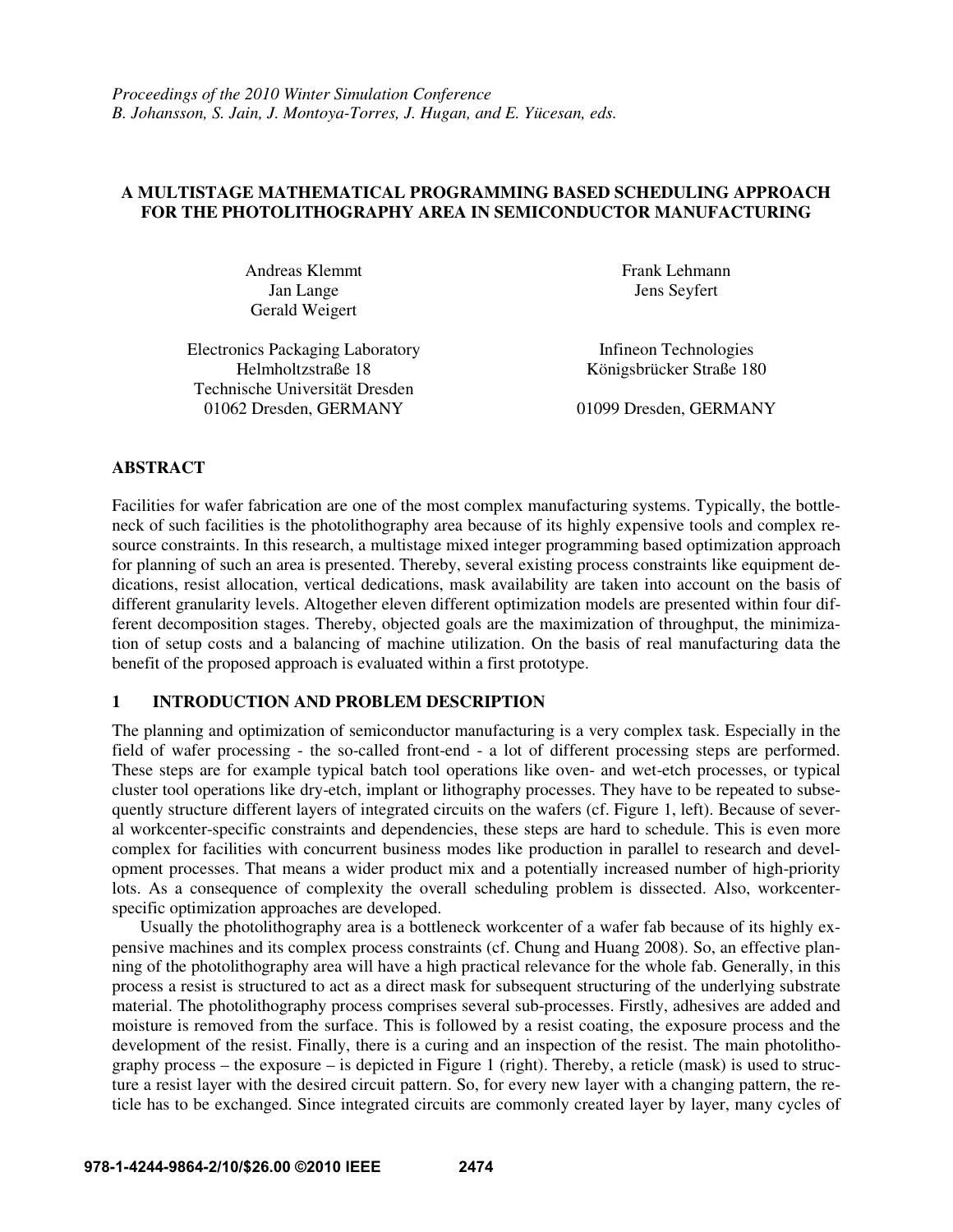these photolithography processes are performed. Taking into account that channel widths are more and more shrinking, the layer-to-layer alignment, called vertical dedication in the following, is increasingly important for achieving a respectable yield. Even equal lenses are individually slightly different in their characteristics. For this, some wafer always has to be processed on the same lithography unit. Another aspect which adds to the complexity of lithography is the application of different resists. There are specific resists and specific resist thicknesses needed for each operation. Whenever a different kind of resist thickness is applied, an inspection of the layer characteristics has to be carried out.



Figure 1: The photolithography process (cf. Chung and Huang 2008)

So, a pure lot-based scheduling approach is not sufficient for optimizing a lithography process. Moreover, also tool-setups and resist-setups have to be taken into account to react on the changing product-mix. Therefore, this paper presents a multi-stage mathematical programming based approach for planning and scheduling in the lithography area which focuses on different objectives and granularity levels.

# **2 PREVIOUS RELATED WORK**

Approaches for optimizing lithography processes are a matter of particular interest and are also recorded in several publications. Toktay and Uzsoy (1998) developed a shift-based mixed integer programming model for short time capacity allocation. Capacity allocation does not mean to find detailed production schedule but to assign a certain amount of operation WIP (Work-In-Process) to a machine. An operation thereby is a combination of layer and product. The investigated performance measure of this approach was throughput maximization. Toktay and Uzsoy (1998) show that the capacity allocation problem with integer side constraints (maximum number of machines per operation, maximum number of operations per machine) is strongly NP-hard. This problem was also discussed by Akcali, Üngör and Uzsoy (2005). They transformed the capacity allocation problem into a network flow problem. Thereby several approximation heuristics are discussed. A much more detailed MIP model for short time capacity allocation is given by Kim, Yea and Kim (2002). Their objective was to find a machine allocation meeting target production quantities as well as possible. However, the approaches above do not consider all existing lithography process constraints even from a pure capacitive viewpoint. They neglect the vertical dedication restriction (layer to layer assignment) which is essential to good quality of final products (cf. Chung, Huang and Lee 2006). A MIP model primary focussing on this constraint is given by Pham, Shr and Chen (2008). Here the optimization objective is to find an order-layer-tool assignment minimizing a production cost function. Much more detailed MIP models regarding the layer-to-layer constraint are given by Chung, Huang and Lee (2006) and Chung, Huang and Lee (2008). Here also the optimization objective is to find a order-layer-tool assignment. Furthermore a load balancing within time buckets is discussed. A load balancing approach performed on the basis of a detailed simulation model is discussed in Mönch, Prause and Schmalfuss (2001). An other simulation-based approach focusing on dispatching policies can be found in Akcali, Nemoto and Uzsoy (2001). In this work it is primarily investigated the objective cycle time. An approach combining simulation and artificial intelligence is presented in Arisha, A. and P. Young (2004). Here, the primary goal was the minimization of WIP, setup time and throughput time.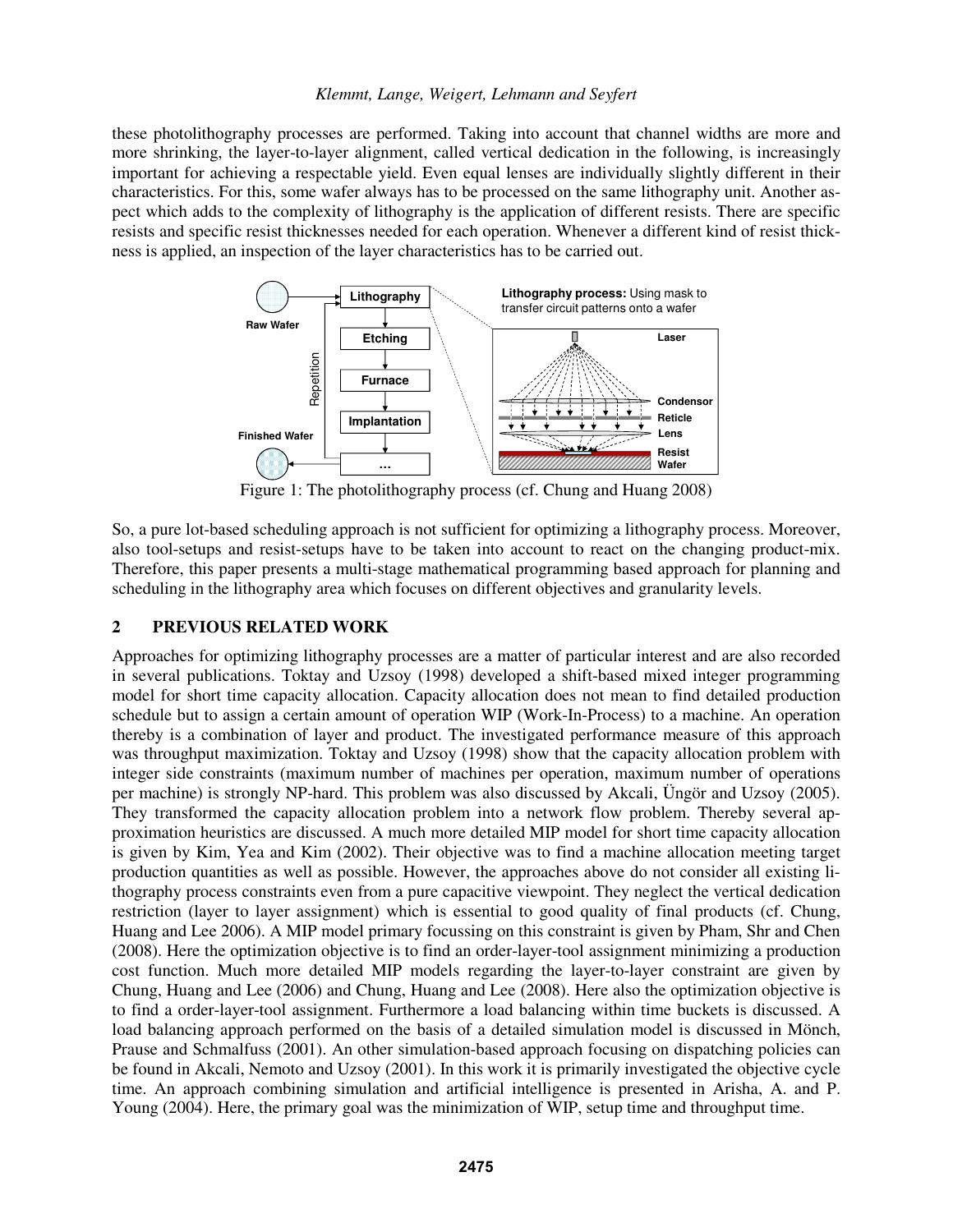# **3 SOLUTION APPROACH**

In this section it is presented a multistage mixed integer programming based decomposition approach for optimizing the manufacturing flows in lithography area. The motivation of this decomposition is simply due to the fact that the overall problem (with all its restrictions an the number of inputs) is too complex for efficiently handle it in one mathematical model. Furthermore, the arising problem viewpoints are very different and depend on the problem horizon (strategic capacity planning vs. operational planning/scheduling). In literature mostly one kind of problem was picked out and investigated, neglecting other influenceable parameters. So, optimizing the lot sequencing/scheduling decision on shop floor level will not lead to significant benefits if the tool qualifications are not optimal for the current WIP scenario. These qualifications are also not only 0/1 decisions (e.g. process possible, process not possible). They sometimes depend on additional resources (e.g. process after resist installation possible). Because of that, in this research the overall scheduling problem is dissected in several optimization stages (cf. Figure 2). Thereby, in every stage different objectives are optimized with regard to different kinds of process constraints, data granularity and planning horizons. Every stage can be optimized/executed as stand alone (classical, fixed input) or as a combination of overlying optimization stages (relaxed input). In this case every optimization stage reduces the degree of freedom for the next stage leading finally to the decision making on the shop floor level. These four stages will be discussed more detailed in the next sections.

|             |                                                                                                           |                                                                                                    | <b>Optimization</b>                                                                                        |                                                                 |
|-------------|-----------------------------------------------------------------------------------------------------------|----------------------------------------------------------------------------------------------------|------------------------------------------------------------------------------------------------------------|-----------------------------------------------------------------|
|             | stage 4                                                                                                   | stage 3                                                                                            | stage 2                                                                                                    | stage 1                                                         |
| Problem     | dispatching/scheduling                                                                                    |                                                                                                    | capacity allocation                                                                                        |                                                                 |
| Granularity | - lot                                                                                                     | - reticle                                                                                          | - basic type                                                                                               | - basic type                                                    |
| Input       | - current lot queue<br>(operation)                                                                        | - predicted WIP<br>(forecast<br>operation)                                                         | - expected WIP                                                                                             | - projected WIP<br>(different WIP<br>scenarios)                 |
| Objectives  | - lot objectives<br>(priority, operation<br>due date, $\dots$ )                                           | - load balancing                                                                                   | - load balancing<br>- tool setups $\vee$                                                                   | - throughput $\lambda$<br>- resist setups ><br>- load balancing |
| Result      | - assignment<br>(lot/tool)<br>- sequencing                                                                | reticle assignment<br>load distribution                                                            | qualifications<br>(tool/operation)                                                                         | resist allocation                                               |
| Constraints | - detailed process<br>constraints<br>(reticle, tool qual.,<br>predecessor, etc.)<br>- load distribution - | - qualifications<br>(tool/operation)<br>- allocated WIP<br>(resulting from<br>vertical dedication) | - throughput<br>- resist allocation $\leftarrow$<br>- backup machines<br>- vertical dedication<br>(chains) | - backup machines<br>- vertical dedication<br>(chains)          |
| Horizon     |                                                                                                           | short (operational)                                                                                |                                                                                                            | medium/long (strategic)                                         |

Figure 2: Problem decomposition

# **3.1 Stage 1: Long time capacity allocation – resist installation**

The goal of optimization stage 1 is to find a tool qualification (inclusive resists installations/changes) which is robust against different possible WIP scenarios projected for the next weeks and which coevally allows a stable and balanced tool utilization. Because of the projected WIP's uncertainty, the planning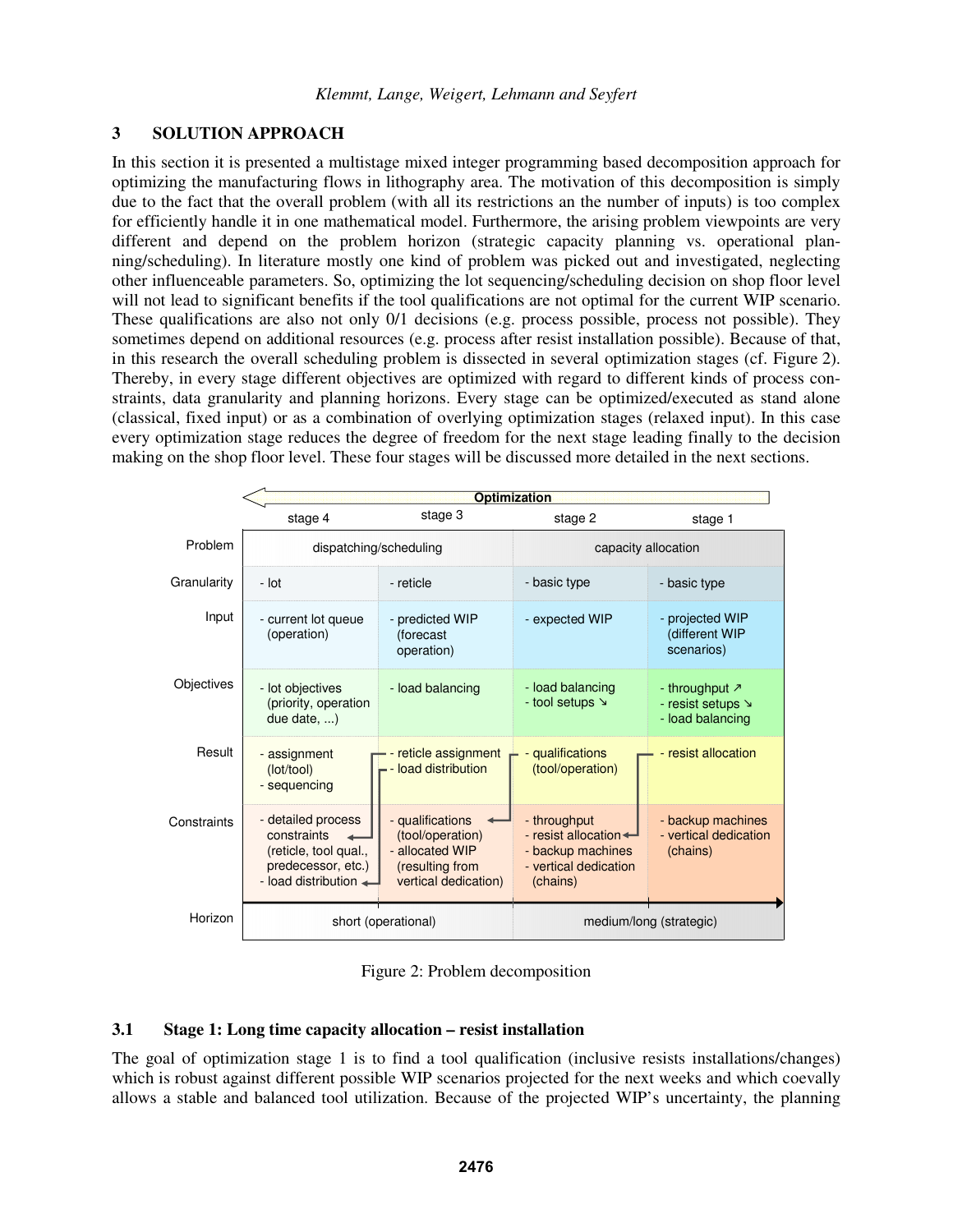granularity is reduced to the basic type level (collection of related products with identical process parameters but different masks). That means all lots of one basic type are cumulated. In the following, the combinations of this cumulated WIP per basic type and its different layers are denoted as WIP per operation. On this level of abstraction, lot based constraints and objectives are completely neglected or only modelled capacity based (e.g. vertical dedications as chains). To further react on uncertainties, the allocation of backup machines (with all necessary process constraints) for critical operations is a goal of this stage. The following notations are defined as follows (some of them are also used in later sections):

The lithography workcenter consists of *m* (partly different) machines  $M_k$  ( $k = 1,...,m$ ). There are *n* different operations  $O_i$  ( $i = 1,...n$ ) assigned to the lithography process. A dedication matrix  $A := (A_{ik})^{n \times m} \in \{0,1\}$  specifies if operation  $O_i$  is basically technological feasible (e.g. laser, wavelength) for processing on machine  $M_k$  with a processing time  $p_{ik} > 0$ . For every layer  $O_i$  exists a predefined WIP  $W_i > 0$  in the planning horizon. Also for every layer  $O_i$  a minimal number  $M_i^{\text{min}}$  and maximal number  $M_i^{\text{max}}$  of machines and a number  $M_i^{\text{back}}$  of backup machines to be qualified is defined. Moreover, for every machine  $M_k$  a predefined machine availability  $V_k > 0$  exists in the planning horizon to regard possible planned tool down times  $d_k$ . Also, for every machine  $M_k$  it is defined a maximal number of  $O_k^{\max}$  operations to be qualified. A set  $D_e$ includes all operations belonging to the same vertical dedication ( $e = 1, \ldots, q$ ). Thereby,  $q$  is the number of all vertical dedications. Furthermore, there are *r* different resists  $R_l$  ( $l = 1,...,r$ ) and *t* different resistthicknesses-combinations  $T_s$  ( $s = 1,...t$ ) with ( $t < r$ ). A matrix  $T^O := (T_{is}^O)^{n \times t} \in \{0,1\}$  specifies if operation *O<sub>i</sub>* requires the resist-thicknesses-combinations *T<sub>s</sub>*. Another matrix  $T^M$  := ( $T_{sk}^M$ )<sup>*txm*</sup>∈{0,1}</sub> specifies if machine  $M_k$  is currently equipped for the resist-thicknesses-combinations  $T_s$ . Furthermore, there a surjective function *f* mapping each resist-thicknesses-combination  $T_s$  ( $s \in \{1,...,t\}$ ) to exactly one resist  $R_l$  $(l \in \{1,...,r\})$ . A matrix  $R^O := (R_i^O)^{nvr} \in \{0,1\}$  specifies if operation  $O_i$  requires resist  $R_i$ . A further matrix  $R^M := (R_k^M)^{r \times m} \in \{0,1\}$  states if resist  $R_l$  is currently installed on machine  $M_k$ . Note: Matrix  $R^M$  and  $R^O$  are directly derived from  $T^M$  and  $T^O$  via *f*. The following minimal example should illustrate these coherences:

**Example:** For processing operation  $O_1$  and operation  $O_2$  on machine  $M_1$  the resist  $R_1$  has to be installed on the machine. However, both operations require different resist thicknesses.

| $T_{is}^{\ \ O}$ |  | $T^M$<br>$M_{I}$ | $R_{il}^{\quad \nu}$ |  | $R_{lk}^{\ \ M}$ | $M_I$ |
|------------------|--|------------------|----------------------|--|------------------|-------|
| $ O_I $          |  | $T_I$            | $f(T_I) = R_I$       |  | $R_I$            |       |
| $O_2$            |  | T <sub>2</sub>   | $f(T_2) = R_1$       |  |                  |       |

Beside the described input parameters some index sets have to be defined. These are helpful for the mathematical model present later:

| $A_i := \{k   A_{ik} = 1\}$       | set of all machines $M_k$ which are able to process operation $O_i$ .                                        |
|-----------------------------------|--------------------------------------------------------------------------------------------------------------|
| $A_k := \{i   A_{ik} = 1\}$       | set of all operations $O_i$ which can be processed on machines $M_k$ .                                       |
| $R_i^O := \{l   R_{il}^O = 1\}$   | set of all resists $R_l$ which are required for operation $O_i$ .                                            |
| $T_i^O := \{ s   T_{is}^O = 1 \}$ | set of all resist-thicknesses-combinations $T_s$ which are required for operation $O_i$ .                    |
|                                   | $O^{back} = \{i   M_i^{back} \ge 1\}$ set of all operations $O_i$ which can be processed on machines $M_k$ . |

By the help of the index sets it is possible to encode only information in the solution vector which are really essential for problem description. Now the following unknowns (the solution vector) of the mathematical model are defined: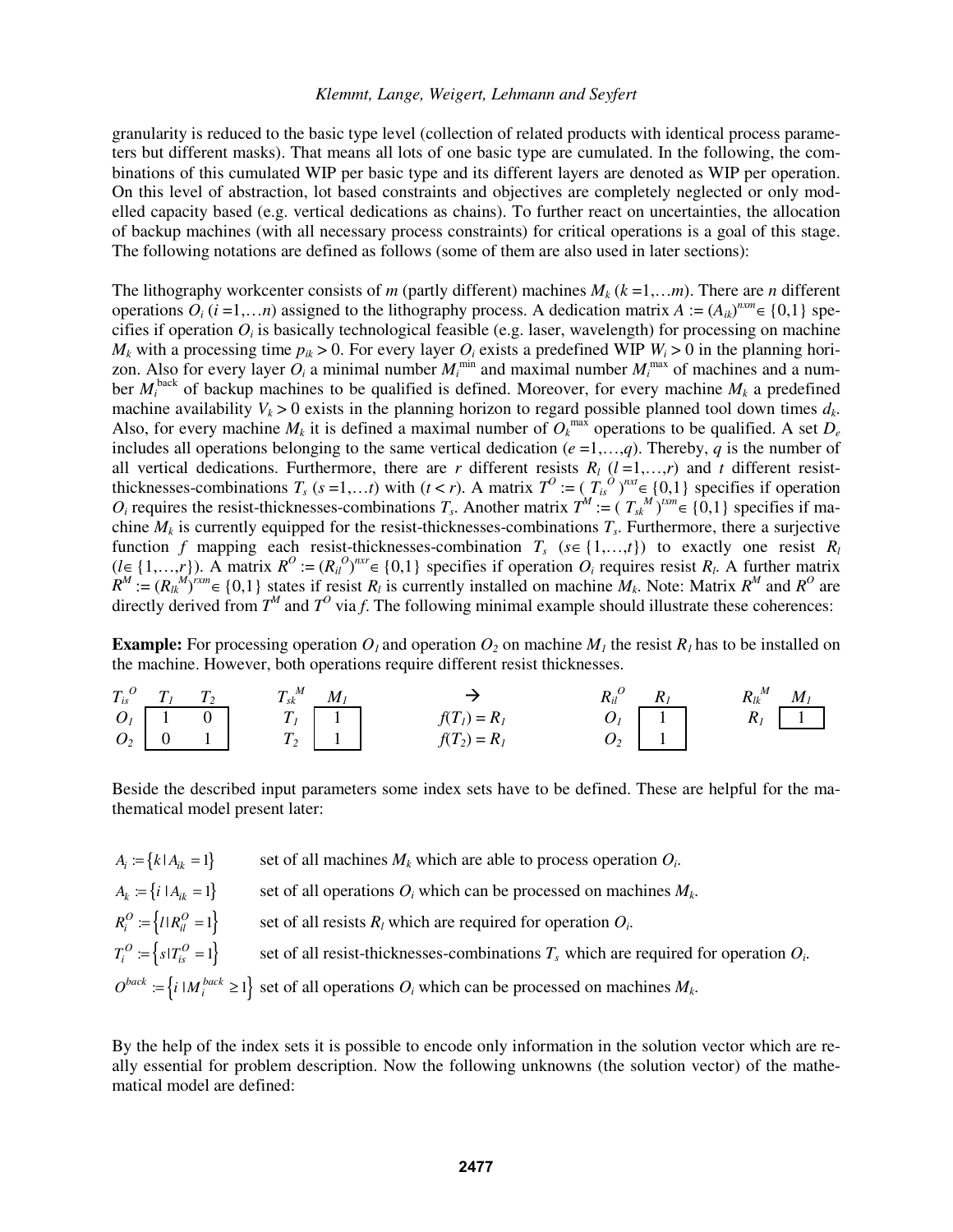| $x_{ik} \in \mathbb{R}_+$         | amount of wafers in operation $O_i$ assigned to machine $M_k$ ; $(k=1,,m; i \in A_k)$ .                    |
|-----------------------------------|------------------------------------------------------------------------------------------------------------|
| $y_{ik} \in \{0,1\}$              | operation $O_i$ is qualified on machine $M_k$ , 0 otherwise; $(k = 1, , m; i \in A_k)$ .                   |
| $z_{ik} \in \{0,1\}$              | operation $O_i$ is qualified as backup on machine $M_k$ , 0 otherwise; ( $i \in O^{back}$ ; $k \in A_i$ ). |
| $v_{lk} \in \{0,1\}$              | resist $R_l$ is installed in machine $M_k$ , 0 otherwise; $(k = 1, , m; l = 1, , r)$ .                     |
| $W_{sk} \in \{0,1\}$              | combination $T_s$ is installed in machine $M_k$ , 0 otherwise; $(k = 1, \ldots, m; s = 1, \ldots, t)$ .    |
| $b^U \in \mathbb{R}_+$            | upper bound for machine utilization.                                                                       |
| $b^L \in \mathbb{R}_+$            | lower bound for machine utilization.                                                                       |
| $b_k^U \in \mathbb{R}_+$          | upper bound for utilization of machine $M_k$ ; $(k=1,,m)$ .                                                |
| $b^{U_R} \in \mathbb{R}_+$        | upper bound for resist new-installation.                                                                   |
| $b^{L_R} \in \mathbb{R}_+$        | lower bound for resist de-installation.                                                                    |
| $b^{U_T} \in \mathbb{R}_+$        | upper bound for resist-thicknesses-combinations.                                                           |
| $P_{\text{max}} \in \mathbb{R}_+$ | throughput.                                                                                                |

The optimization process of stage 1 is now performed in four steps (optimization model 1-4). In the first model the objective is the maximization of throughput. This optimization is primarily a test if the projected WIP is achievable with regard to the basic process constraints mentioned above (machine availability, max/min machines per operation, etc.).

## **Optimization model 1 (throughput maximization):**

$$
P_{\text{max}} \to \text{max} \qquad \text{subject to} \tag{1}
$$

$$
\sum_{k \in A_i} x_{ik} \le W_i \qquad i = 1, \dots, n \tag{2}
$$

$$
M_i^{\min} \le \sum_{k \in A_i} y_{ik} \le M_i^{\max} \qquad i = 1, ..., n
$$
 (3)

$$
\sum_{i \in A_k} p_{ik} x_{ik} \le V_k \qquad k = 1, \dots, m \tag{4}
$$

$$
\sum_{i \in A_k} y_{ik} \le O_k^{\max} \qquad k = 1, \dots, m \tag{5}
$$

$$
\sum_{k \in A_i} z_{ik} = M_i^{back} \qquad i \in O^{back} \tag{6}
$$

$$
y_{ik} + \alpha \le v_{lk} \qquad i = 1,...,n; k \in A_i; l \in R_i^O; \alpha = \{z_{ik} \text{ if } i \in O^{\text{back}}; 0 \text{ else}\}\tag{7}
$$

$$
y_{ik} + \alpha \le w_{sk} \qquad i = 1,...,n; k \in A_i; s \in T_i^O; \alpha = \{z_{ik} \text{ if } i \in O^{\text{back}}; 0 \text{ else}\}\tag{8}
$$

$$
x_{ik} = x_{jk} \qquad e = 1, \dots, q; \ i, j \in D_e; \ i \neq j; \ k \in A_i = A_j \tag{9}
$$

$$
y_{ik} - \frac{x_{ik}}{PW_i} \le 0 \qquad i = 1, ..., n; k \in A_i
$$
 (10)

$$
\min\left(PW_i, \frac{V_k}{p_{ik}}\right) y_{ik} \ge x_{ik} \quad i = 1, ..., n; k \in A_i
$$
\n(11)

$$
\sum_{i=1}^{n} \sum_{k \in A_i} x_{ik} \ge P_{\text{max}}
$$
 (12)

Thereby equation (12) restricts objective function (1). Equation (2) restricts the assigned WIP to the machines to available WIP. Constraint (3) ensures the minimum/maximum number of machine qualifications. Equation (4) limits the cumulated machine work to their availability boundaries. Constraint (5) restricts the number of qualified operations per machine. Equation (6) forces that the number of backup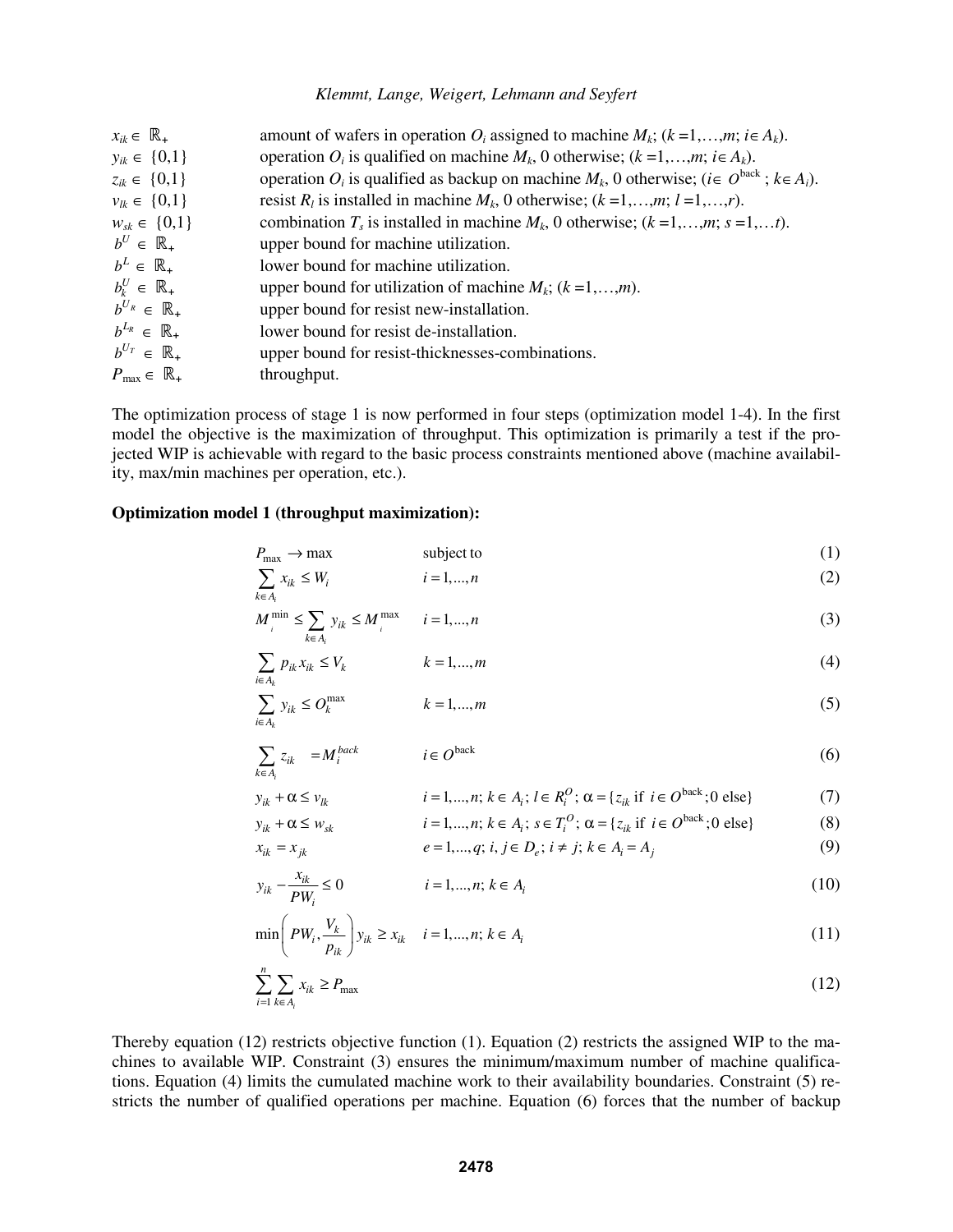machines per operation is exactly considered. Constraints (7) and (8) ensure that for every qualified (or backup qualified) operation the resists and the resists thickness combination is installed. Equation (9) implements the vertical dedication constraint. Thereby, *i* is the first element of *De*. Constraint (10) ensures that if a machine is qualified for a specific operation at least the *P*-th part ( $P =$  input parameter) of the operations WIP is assigned to the machine. Otherwise, equation (11) assures that if a specific WIP per operation is assigned to a machine, this machine has to be qualified for the operation.

In the following steps of stage 1 the maximal throughout  $P_{\text{max}}$  is fixed by constraint (12) to its optimal value calculated by optimization model 1. So only solutions are further regarded allowing this maximal throughput. In the next optimization step an upper bound for workload balancing is calculated. This results form the following mathematical model:

## **Optimization model 2 (load balancing – upper bound):**

$$
b^U \to \min \tag{13}
$$

$$
\sum_{k=1}^{m} \sum_{i \in A_k} p_{ik} x_{ik} \le b^U \tag{14}
$$

and constraints 
$$
(2) - (12)
$$
.

In this model constraint (14) restricts the objective function (13). That means the maximal workload of the most utilized machine is decreased as much as possible. All other constrains  $(2) - (12)$  are untouched and are furthermore active. In all following steps of long time capacity allocation this minimal upper bound is fixed by constraint (14) to its optimal value calculated by optimization model 2. So, further only solutions are regarded allowing the maximal throughput and the minimized maximal utilization. In the next optimization step the installation/setup of resists is minimized. Also, the number of resist thickness combinations on the machines is minimized to reduce the number of future inspections. The following mathematical program is solved:

# **Optimization model 3 (resists optimization):**

$$
\omega_1 b^{U_R} - \omega_2 b^{L_R} + \omega_3 b^{U_T} \to \min \qquad \text{subject to} \tag{15}
$$

$$
\sum_{k=1}^{m} \sum_{l=1 \, (R_k^M = 0)}^{r} v_{lk} \le b^{U_R} \tag{16}
$$

$$
b^{L_R} + \sum_{k=1}^{m} \sum_{l=1 \, (R_k^M = 1)}^{r} v_{lk} \le \sum_{k=1}^{m} \sum_{l=1}^{r} R_{lk}^M \tag{17}
$$

$$
\sum_{k=1}^{m} \sum_{s=1}^{t} w_{sk} \le b^{U_T} \tag{18}
$$

and constraints (2) - (12), (14).

In this model a multi-criteria objective function (15) is optimized. This function is restricted by the three constraints (16), (17) and (18). Thereby, equation (16) calculates an upper bound for resist-newinstallations. Equation (17) calculates a lower bound for resist-de-installations and equation (18) restricts the total number of resists-thickness-combinations. By the help of the weighting parameters  $\omega_1$ ,  $\omega_2$  and  $\omega_3$ a prioritization of the three combined objectives: minimization of resist-new-installations, maximization of resist-de-installations and minimization of resists-thickness-combinations is possible. Typically, it is chosen  $\omega_1$  >>  $\omega_2$  and  $\omega_1$  >>  $\omega_3$ . Now, in the last optimization step all resist bounds (results from optimization model 3 added by potentially offsets) are fixed by the constraints (16), (17) and (18). It follows the optimization of the load balancing lower bounds by the following mathematical model: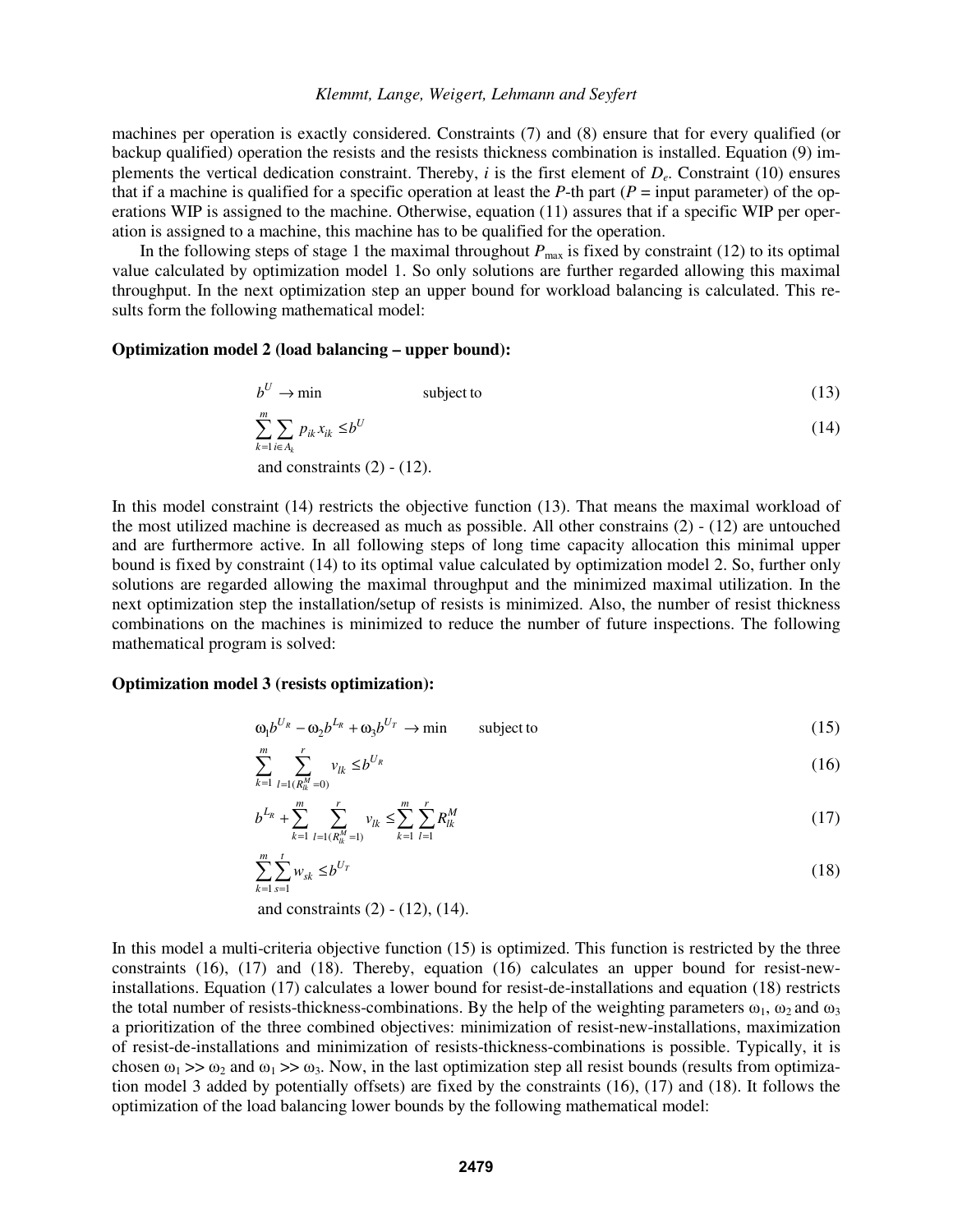#### **Optimization model 4 (load balancing – lower bound):**

$$
\omega_4 b_k^U - \omega_5 b^L \to \min \qquad \text{subject to} \tag{19}
$$

$$
\sum_{k=1}^{m} \left( \sum_{i \in A_k} p_{ik} x_{ik} + d_k \right) \ge b^L \tag{20}
$$

$$
\sum_{i\in A_k} p_{ik} x_{ik} \le b_k^U \qquad k = 1, \dots, m \tag{21}
$$

and constraints (2) - (12), (14), (16) - (18).

In this model constraint (20) restricts the objective function (19). That means the minimal workload of the least utilized machine is increased as much as possible ( $\omega_5 \gg \omega_4$ ). By the help of equation (21) the workload of every machine is additionally decreased. This has the effect that fast machines are preferably used. Note: Optimization model 2, 3 and 4 are mutually dependent. So, hard bounds for resist installation can lead to low quality balancing solutions. Because of that, it is essential to define some offsets concerning these bounds. They can be found by iterating step 2, 3 and 4 several times. Figure 2 illustrates the long time capacity optimization scenario of stage 1.



Figure 3: Optimization steps for long time capacity allocation

Because of uncertainties in future WIP trends it is necessary to take into account different projected/possible WIP scenarios. So the long time capacity allocation has to be optimized several times with regard to these different scenarios. Thereby the overall objective is primarily to find a resist's allocation which is robust against mentioned uncertainties.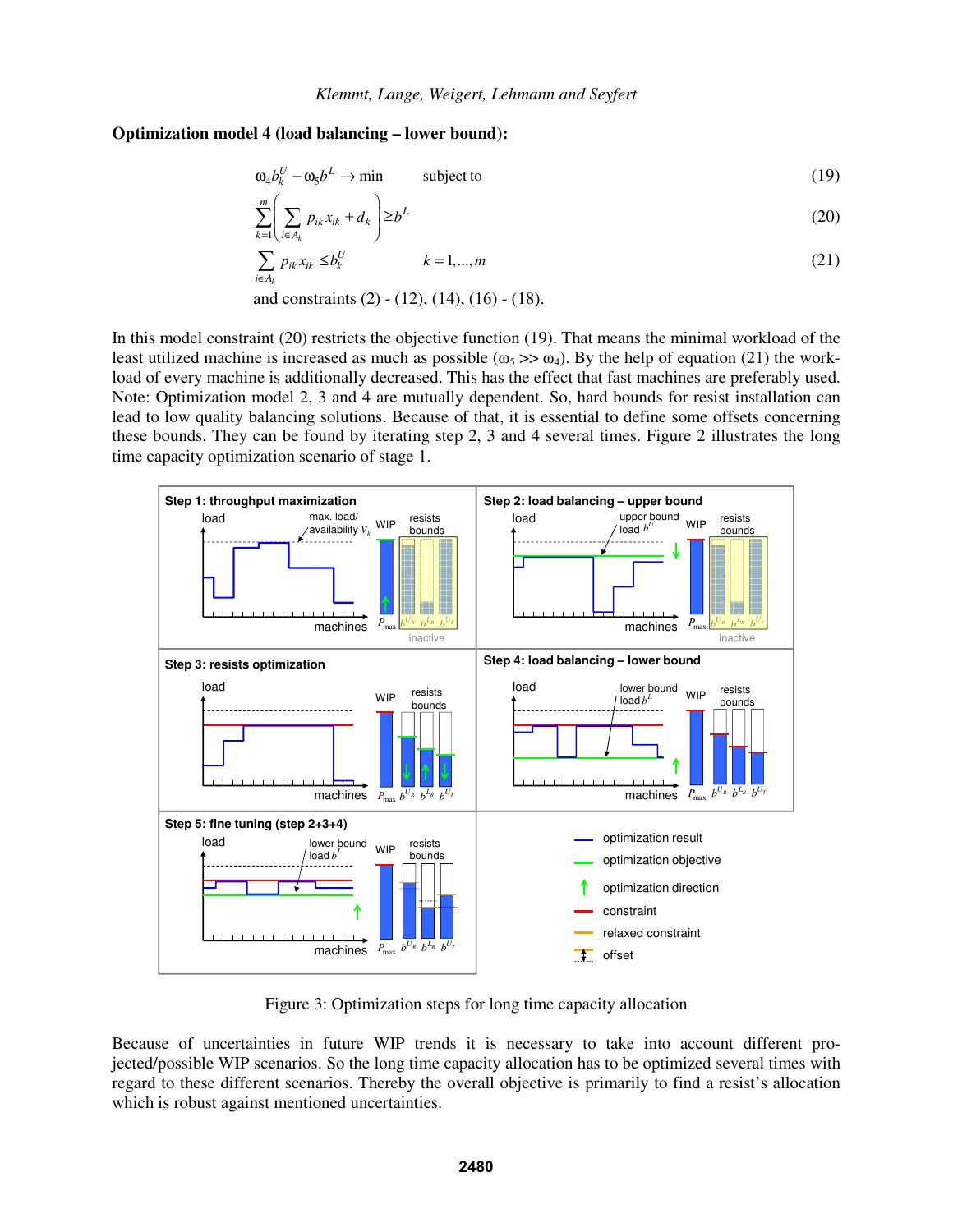### **3.2 Stage 2: Medium time capacity allocation – tool qualification**

The result of the long time capacity allocation is an optimized resist allocation which is robust against different possible WIP scenarios and which coevally allows a balanced tool utilization. Every solution of stage 1 also leads to an operation/tool qualification matrix (variable  $y_{ik}$ ) which is more or less a casual information of this stage. Now, in the medium time capacity allocation this qualification matrix is optimized with respect to the (changing) expected WIP. Therby the goal is to minimize the number of necessary new qualifications. Because of the shorter planning horizons the reputation rate of this stage is higher than in stage 1. Thereby, the resists allocation of stage 1 is fixed. Consequently, the dedication matrix *A* :=  $(A_{ik})^{n \times m}$  ∈ {0,1} now specifies if operation *O<sub>i</sub>* can be processed on machine  $M_k$  (process technological able and resist installed). Further a matrix  $I := (I_{ik})^{n \times m} \in \{0,1\}$  specifies if operation  $O_i$  is currently qualified on machine  $M_k$ .

The optimization of stage 2 is now performed in 3 steps. Using the variable definitions and constraints of section 3.1 (all variables and constraints concerning resists are dropped) a first optimization step for medium time capacity allocation calculates an upper bound for workload balancing similar to optimization model 2:

#### **Optimization model 5 (load balancing – upper bound):**

$$
b^U \to \min \qquad \text{subject to} \tag{13}
$$
  
and constraints (2) - (6), (9) - (12), (14).

Also the optimization of load balancing lower bounds is adapted to this scenario:

#### **Optimization model 6 (load balancing – lower bound):**

$$
\omega_4 b_k^U - \omega_5 b^L \to \min \qquad \text{subject to} \tag{19}
$$
  
and constraints (2) - (6), (9) - (12), (14), (20) - (21).

The model is also formally identical to optimization model 4 (without arc allocations). Now, in the last optimization step all load balancing bounds (results from optimization model 5 and 6 added by potentially offsets) are fixed by the constraints (14), (20) and (21). It follows the minimization of necessary new qualifications concerning the current operation/machine allocation to reach a balanced solution:

### **Optimization model 7 (setup minimization – new qualification):**

$$
\sum_{i=1}^{n} \sum_{k \in A_i(I_{ik}=0)} y_{ik} + \alpha \to \min \qquad \text{subject to} \tag{22}
$$
  
and constraints (2) - (6), (9) - (12), (14), (20) - (21).

Thereby  $\alpha$  is defined as  $\alpha = \{z_{ik} \text{ if } i \in O^{\text{back}}; 0 \text{ else } \}.$  Note that optimization model 6 and 7 are also mutually dependent. So, hard bounds for load balancing can lead to a high number of new qualifications. Slightly relaxing these bounds can lead to solutions where only a couple of new qualifications become necessary. They can be found by iterating step 6 and 7, too.

#### **3.3 Stage 3: Short time capacity allocation – reticle scheduling**

The result of the long and medium time capacity allocation is an optimized machine qualification matrix (*yik*) which allows a balanced tool utilization. Therefore, every solution of the previous stages implicates an operation/tool allocation matrix (variable  $x_{ik}$ ). However, this information was not used so far. Rather it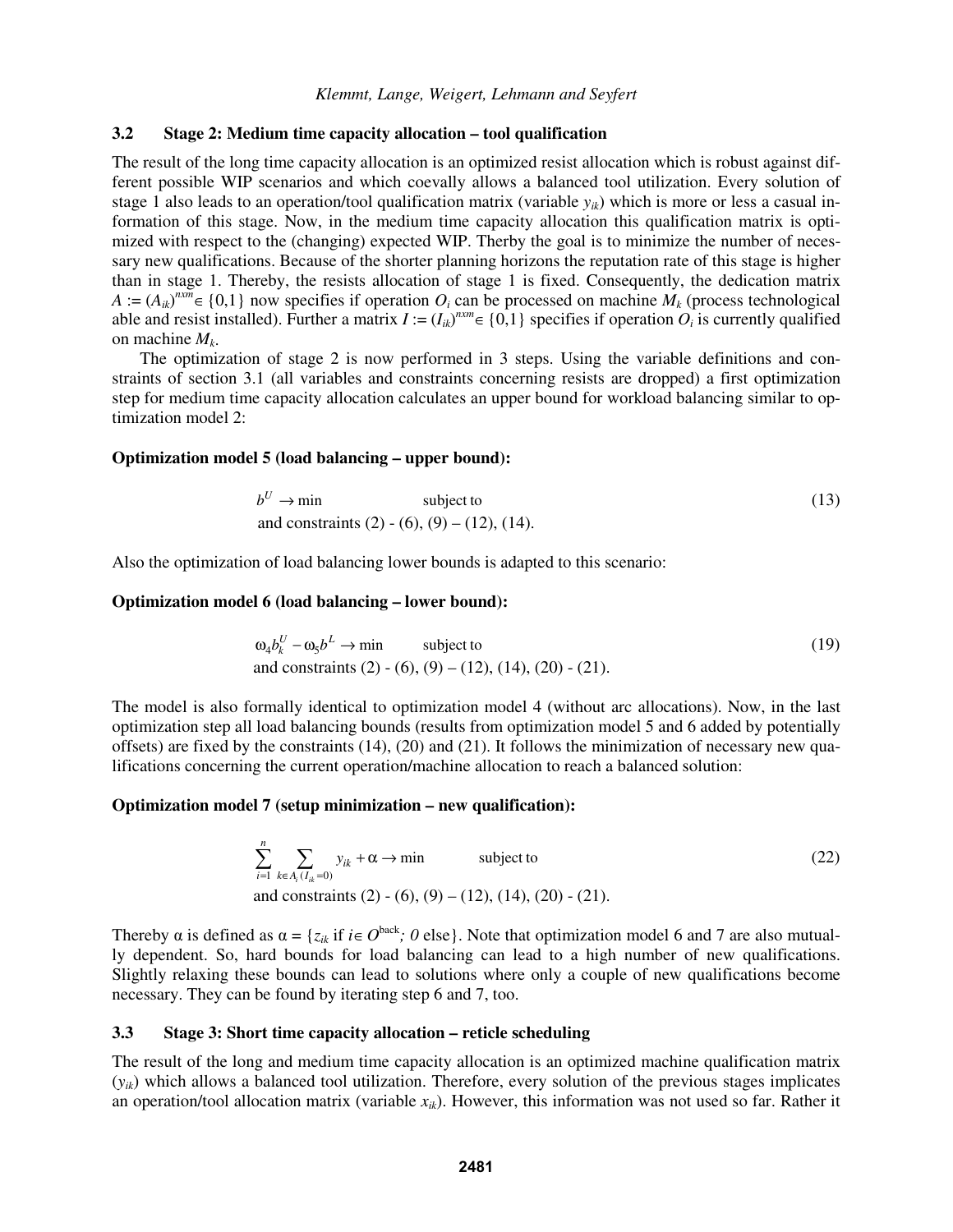was treated as a proof of concept concerning tool qualification from a static viewpoint. Now, in the short time capacity allocation this matrix is calculated for the current shop floor which is the input for the operating system (next stage; cf. section 3.4). The result of this stage is a static reticle assignment for short time horizons. However, on the shop floor level now dynamic aspects have to be regarded, too. So the reputation rate of this stage is very high, to react on changing WIP scenarios. Furthermore, the granularity level has to be increased. That means all lots requiring the same reticle are cumulated. So, in this stage the combinations of the cumulated WIP per reticle are now denoted as WIP per operation. Also, only currently active machines are regarded. So  $V_k$ ,  $d_k$  and  $O_k^{\max}$  are dropped. All other input parameters have to be adapted the same way to this granularity level. Furthermore, all tool qualifications (result of stage 2) are now fixed. That means, the dedication matrix  $A := (A_{ik})^{n \times m} \in \{0,1\}$  specifies if operation  $O_i$  is qualified (or qualified as backup) on (available) machine  $M_k$ . In contrast to stage 2  $W_i$  now represents the WIP at the operation. Also,  $M_i^{\text{max}}$  now specifies the exact number of reticles for operation  $O_i$ .

Furthermore, dynamic (lot depending) parameters have to be regarded: The amount of lots having a vertical dedication is considered. That means for some lots of the operations  $O_i$  that a predefined minimum capacity allocation  $N_{ik}$  exists for a machine  $M_k$ . Also, lot priorities have to be observed. For this every lot gets a priority value (e.g. normal lot = 1, engineering lot = 5, rocket lot = 100). Now, a priority  $w_{ik}$  is calculated for every operation and qualified machine. This is the sum of the priority values of all lots which are able for processing on  $M_k$  (with respect to the vertical dedication constraints). Furthermore, dynamic machine properties have also to be regarded. For this, a cost value  $c_{ik}$  is calculated for every operation and qualified machine. This value specifies a relative cost which will arise if the reticle of operation  $O_i$  is moved to machine  $M_k$  (e.g. reticle in machine = 0, reticle in stocker = 1, send-ahead lot necessary  $= 5$ , focus time out  $= 50$ , send-ahead lot impending  $= -5$ ). So, a negative cost implies a benefit for moving the reticle to prevent impending costs. In analogy to section 3.1 the following variables have to be defined for short time capacity allocation:

| $x_{ik} \in \mathbb{R}_+$         | amount of wafers for reticle of $O_i$ assigned to machine $M_k$ ; $(k = 1, , m; i \in A_k)$ . |
|-----------------------------------|-----------------------------------------------------------------------------------------------|
| $y_{ik} \in \{0,1\}$              | reticle of $O_i$ is assigned to machine $M_k$ , 0 otherwise; $(k = 1, , m; i \in A_k)$ .      |
| $B_{\text{max}} \in \mathbb{R}_+$ | cost value.                                                                                   |

The optimization process of stage 3 is now performed in four steps (optimization model 8-11). In the first model the objective is the maximization of priority allocations and the minimization of machine costs.

## **Optimization model 8 (Priority allocation and machine costs):**

$$
B_{\text{max}} \to \text{max} \qquad \text{subject to} \tag{23}
$$

$$
y_{ik} - x_{ik} \le 0 \qquad i = 1, \dots, n; k \in A_i \tag{24}
$$

$$
x_{ik} - W_i y_{ik} \le 0 \t i = 1,...,n; k \in A_i
$$
  
\n
$$
N_{ik} y_{ik} - x_{ik} \le 0 \t i = 1,...,n; k \in A_i; N_{ik} > 0
$$
\n(25)

$$
N_{ik} + \sum_{l \in A_i (l \neq k)}^N x_{il} \le W_i \qquad i = 1,...,n; k \in A_i; N_{ik} > 0
$$
 (27)

$$
x_{ik} + \sum_{l \in A_i (l \neq k)} N_{ik} \le W_i \qquad i = 1, ..., n; k \in A_i
$$
 (28)

$$
\sum_{i=1}^{n} \sum_{k \in A_i} \left( \frac{w_{ik}}{M_i^{\max}} - c_{ik} \right) y_{ik} \le B_{\max} \tag{29}
$$

and constraints (2), (3).

With the help of the cost value (23) only reticle allocations are considered which are beneficial regarding current lot priorities and machine states. So, by constraint (29) this value will be fixed (possibly relaxed)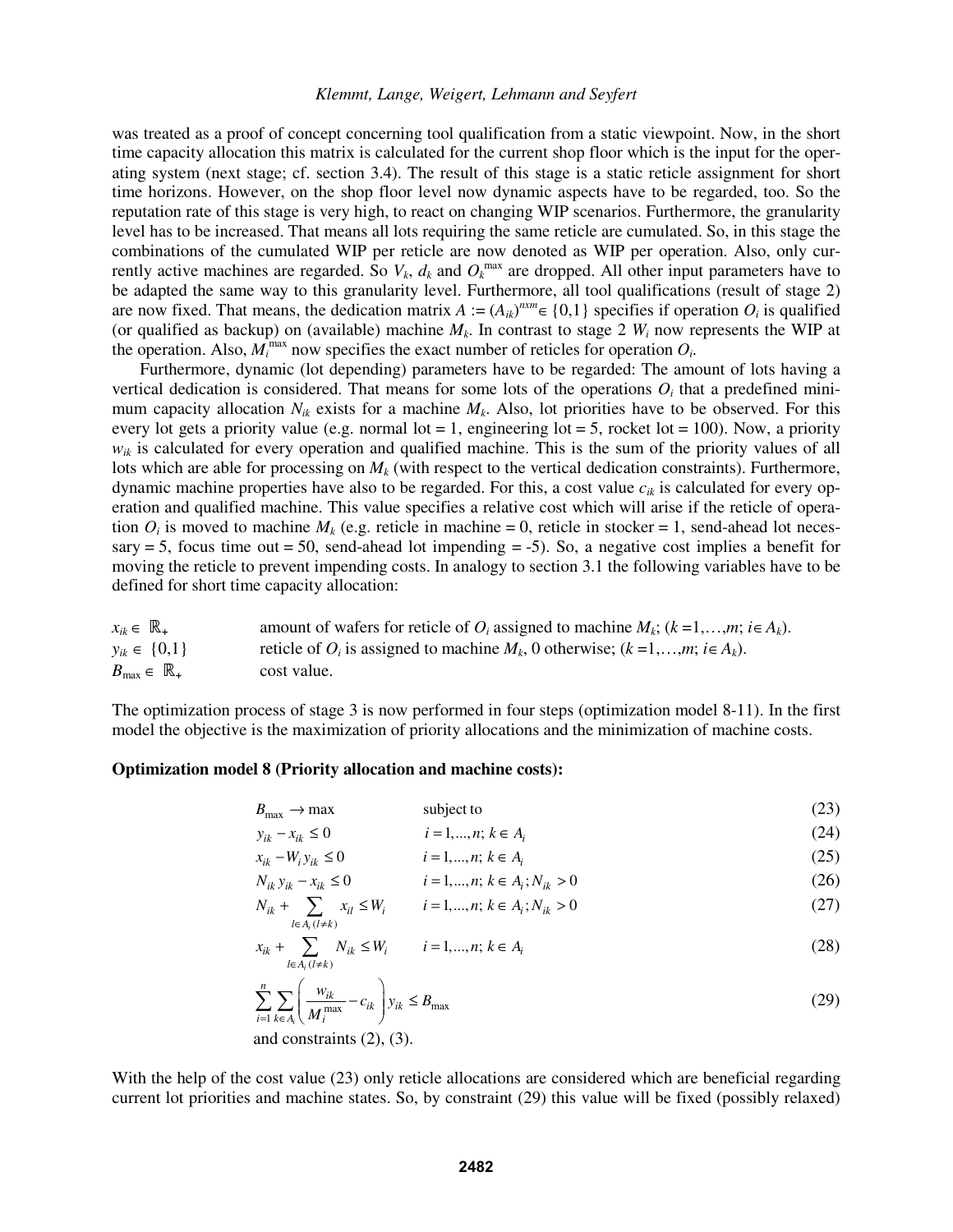in all further stages) to its optimal value calculated by optimization model 8. Constraint (24) and (25) are adaptations of (10) and (11). The Equations (26) - (28) implement the vertical dedication scenario on the new granularity level. The Constraints (2) and (3) are formally identical but also adapted. In the next model the throughput is maximized within the restricted/optimized reticle allocation options:

# **Optimization model 9 (Throughput maximization):**

$$
P_{\text{max}} \to \text{max} \qquad \text{subject to} \tag{1}
$$
  
and constraints (2), (3), (12), (24) - (29).

In the following steps of stage 3 constraint (12) fixes the maximal throughout  $P_{\text{max}}$  (possibly relaxed) to its optimal value calculated by optimization model 9. Similar to previous stages in the last two models the load balancing boundaries are optimized:

#### **Optimization model 10 (load balancing – upper bound):**

$$
b^U \to \min
$$
 subject to  
and constraints (2), (3), (12), (14), (24) - (29). (13)

#### **Optimization model 11 (load balancing – upper bound):**

$$
\omega_4 b_k^U - \omega_5 b^L \to \min \qquad \text{subject to} \tag{19}
$$
  
and constraints (2), (3), (12), (14), (20), (21), (24) - (29).

#### **3.4 Stage 4: Lot sequencing**

The result of stage 3 is an optimized reticle and a balanced capacity allocation for a short time horizon. Now, these information are used by the dispatching system for decision making on shop floor level. Here, several other process constraints (which are considered only capacitive so far) like send-ahead wafers/lots, focus time outs, etc. are observed too. The objectives for assigning the lots the machines and for sequencing are primarily lot-based (due dates, lot priorities). However, the inputs generated by the solverbased pre-calculations/optimizations restrict the degree of freedom of the dispatching system significantly (in most cases only one reticle is available for an operation). This has the advantage, that the complexity of the dispatching rules can be reduced significantly.

In future it is also planned to develop mathematical programming based cluster tools models to further optimize the sequencing scenario. Therefore the approaches shown in Klemmt et al. (2009) will be further investigated. Lot sequencing control may consider expected material arrival (look ahead, batch building), due date based lot priorities and quality or sampling related lot-tool assignments in more detail.

## **4 APPLICATION AND RESULTS**

By now all models of stage 1, 2 and 3 are implemented in one software framework (cf. Figure 4). Thereby, the input data is extracted from different source types (MS-Excel sheets, databases, etc.). A graphical user interface (GUI) allows the visualisation and also the manipulation of this data. This is (especially for static capacity planning) a very crucial point. So a system or process expert can also test new scenarios (buying new equipments, installing new operations, new resists, etc.) and directly identify their effects on different granularity levels. Therefore the GUI allows the visualisation or respectively the export of the results. Furthermore, the GUI also provides other options like the parameterization of the weighting, cost and priority parameters mentioned above as well as solver settings (time limits, gaps, etc).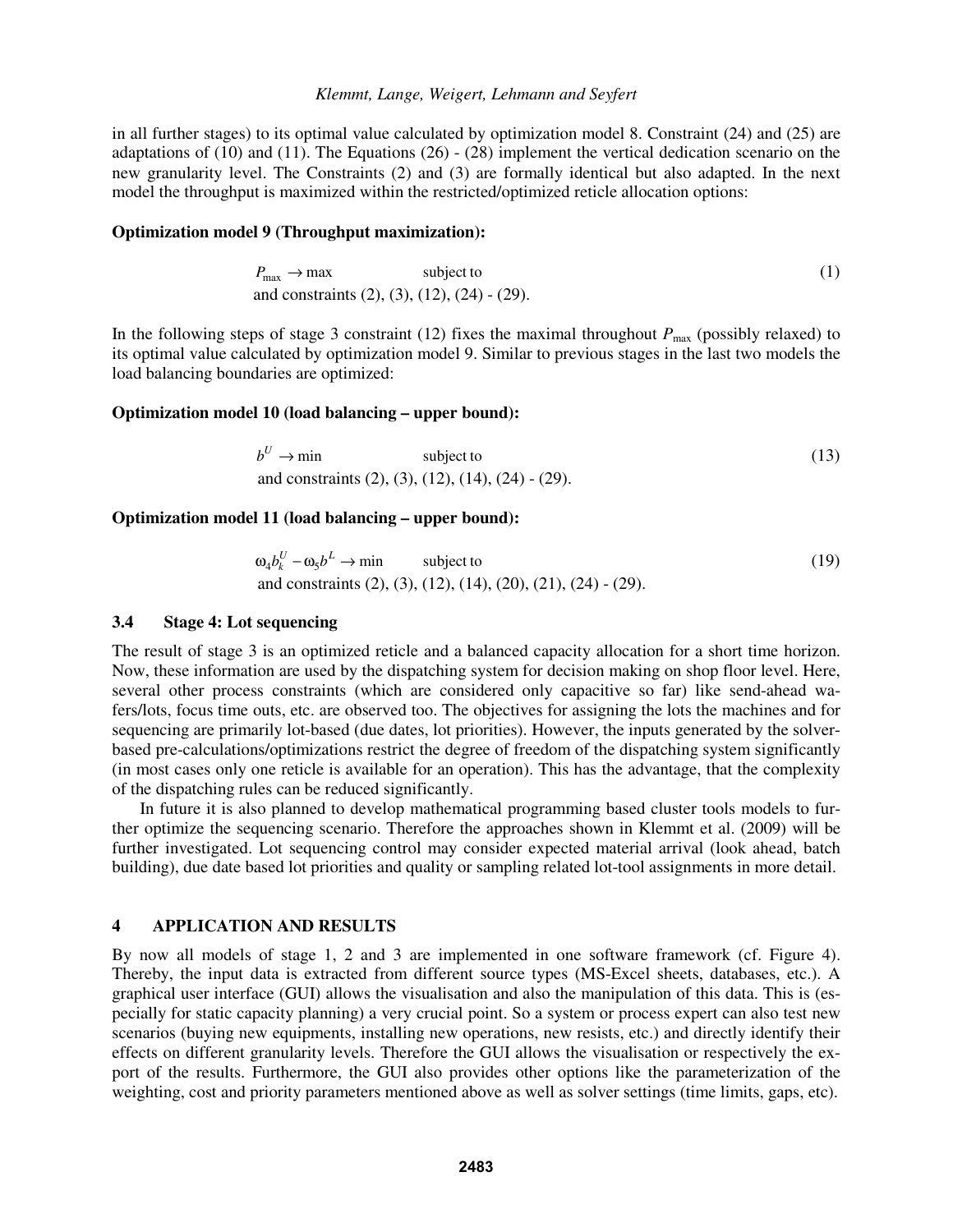

Figure 4: Optimization framework (data obliterated)

The problems to be solved in practical application are high dimensional. That means there are dozens of machines and hundreds of different operations to be planned. However, by keeping the number of unknowns problem adapted (with the help of index sets; see section 3) all problems are mostly solvable within a few seconds.

Without disclosing confidential information it can be stated that the presented approach has two major benefits in the production environment: On the on hand there are notable improvements in load balancing (cf. Figure 4; upper right), resists allocation and the minimization of inspections. On the other hand, the effort in calculating a good/optimized capacity allocation, which was done by hand so far, is drastically decreased. Also a lot of interaction between the different planning stages is possible now. Automated data base updates will further reduce model administration efforts and are a precondition for planning stage 3. Manual reticle disposition on shop floor level will be replaced by fully automated decision making and execution.

## **5 CONCLUSIONS AND FUTURE RESEARCH**

At first, most of the optimization problems, especially in the semiconductor manufacturing, appear too complex for solving by mathematical programming based methods. This was the same in the case of photolithography area and its required objectives. But it could be shown that the problem is solvable not only in an academic sense but also for operative application in the shop floor. The key is the segmentation of the problem into four stages and the creation of suitable data interfaces between them. Of course, the global optimum is possibly lost but the optimization process itself is essentially accelerated. The investigations has discovered a notable optimization potential in comparison to the manual planning methods.

The promising results and positive production feedback we got from lithography so far encourages us to go ahead and apply the multi stage approach to other process areas. Dynamic implant setup optimization or short term tester allocation including probe card assignment are examples of comparable preoptimization scenarios which could be integrated with lot sequencing in the multi stage model.

## **ACKNOWLEDGMENTS**

This work was supported by Infineon Technologies Dresden, by the EFRE fund of European Union and funding of the State Saxony (project number 13139/2219).

# **REFERENCES**

Akcali, E., K. Nemoto, and R. Uzsoy. 2001. *Short Cycle-Time Improvements for Photolithography Process in Semiconductor Manufacturing*. In *Transactions Semiconductor Manufacturing* 14:48-56.